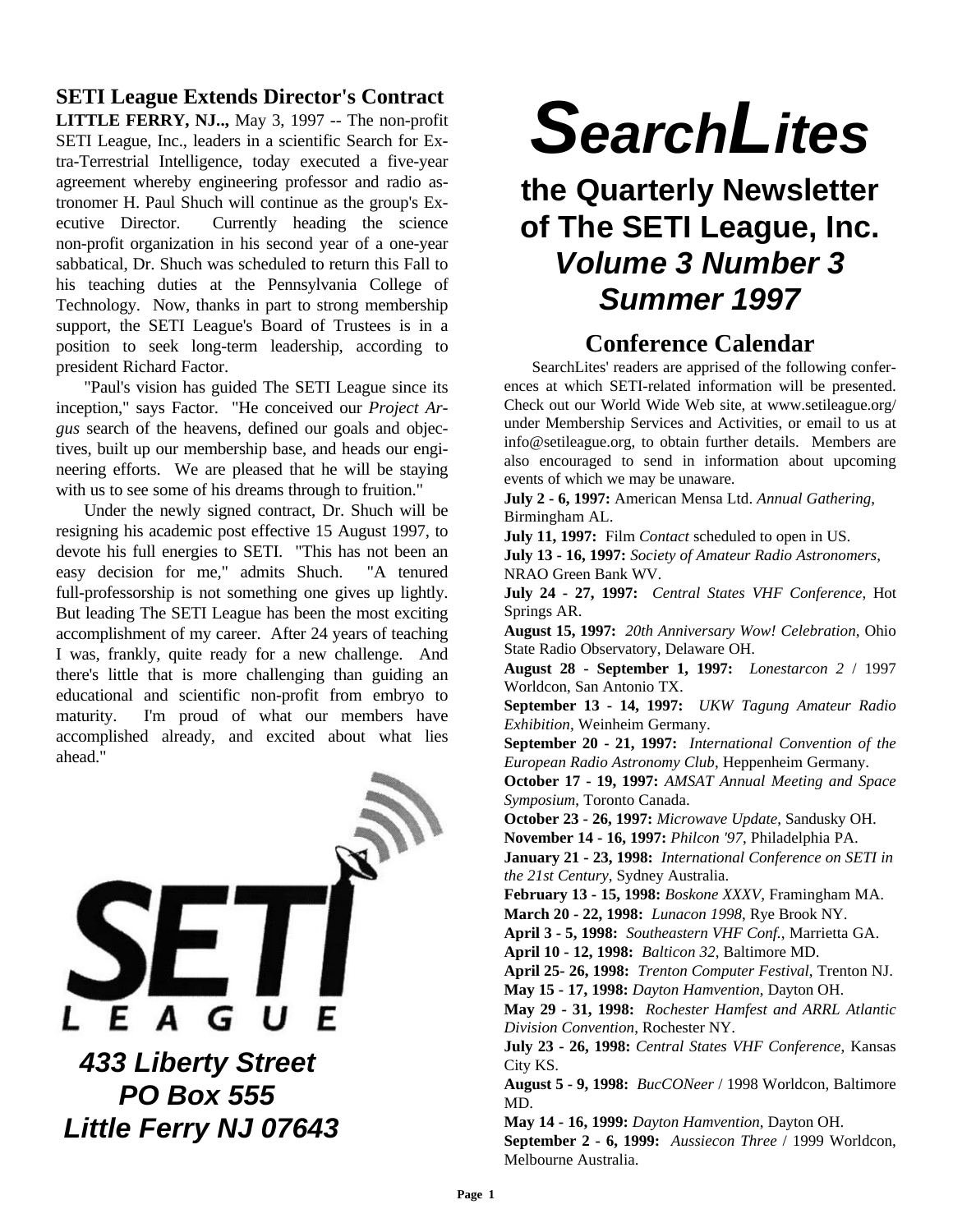#### *Guest Editorial* **Spaceships, SETI, and Public Perceptions**

Copyright © 1997 by Larry Klaes (larryk@microsys.com)

In late March of 1997, the Heaven's Gate cult in California committed mass suicide due in part to their belief that an alien spaceship was in our solar system riding behind Comet Hale-Bopp. This alleged star vessel supposedly contained intelligent beings superior to humanity both technologically and spiritually. The cult believed these beings were going to "save" selected members of the human race - such as themselves -- and bring them to a "higher level", wherever and whatever that might be. In the end, though, the spaceship never existed and the cult members only ended up decaying in a large suburban mansion.

While the cult's behavior is a rather extreme example, it showcases what many in the general public think about intelligent life beyond Earth: That "they" are superior to us in every way and have fleets of crewed starships constantly coming here to prepare us for salvation from our primitive and ultimately destructive ways. Of course many others think that aliens are actually here for our chunk of the celestial real estate and to turn us into food and/or slaves. When one looks at the realities of the Universe and biological evolution, however, the truth is probably quite different.

Most folks know little about how vast our Cosmos is or even how it is set up. We live on a rather small rock circling a small yellow star that is one of 400 billion in a huge collection of such luminous gas balls called the Milky Way galaxy. Most of these stars average several light years apart, a distance which would take our Pioneer and Voyager space probes tens of thousands of years to reach even the nearest stars.

In other words, we live in a galaxy that is so large and so populated that it is ludicrous to imagine that beings of other star systems would know about us unless they were very nearby on a cosmic scale. And what would we have to offer these beings who can cross interstellar distances, assuming such advanced intelligences exist and would want to make the journey? This is not to say that there are not ETI who explore other star systems, but many scientists find it doubtful that they are here in the numbers that the public reports every day, if there are even any ETI here at all!

Star travel is an expensive way to explore other systems, and you had better be darn sure that there is something (or someone) of interest to find before you send out your mission on a journey that could take years to centuries, depending upon the target and disavowing any faster-than-light drives.

There is an easier way to explore and possibly communicate with beings on other worlds: The use of microwave and optical telescopes as supported by those who conduct the Search for Extraterrestrial Intelligence (SETI). While a starship might take a lot to build and then risk much in the long journey from one world to the next, a radio or light beam can carry lots of information cheaply and almost certainly survive the voyage intact. That is what the SETI League and others who support and conduct such projects think is the way we will first meet our extraterrestrial

neighbors. Granted this research may not have the glamour and drama of an alien craft hovering over a major city, but it seems more likely at this point. It also does not require us to do more than build some rather inexpensive devices to listen and look for "them". Scanning the whole sky also increases the chances of finding ETI, rather than searching a few star systems at a time, as would be necessary with artificial star probes.

The SETI League's task at hand in part is to help the public understand how the Universe is truly laid out and what would be required of any ETI to send starships rather than communicate through the ether. If the public keeps thinking "they" are here, they will not support and fund efforts such as the SETI League's to conduct the most likely way of ever knowing if we are not alone in the Universe.

We must show them that not only are we not the physical center of the Cosmos as once believed, but we are likely just one of many voices in the galactic chorus. ETI may indeed "save" us, but we will do it by our efforts to find and understand them. In this way, humanity will grow up on a celestial scale.

# **Director To Address European Radio Astronomy Congress**

**LITTLE FERRY, NJ..,** May 17, 1997 -- Dr. H. Paul Shuch, executive director of the non-profit SETI (Search for Extra-Terrestrial Intelligence) League, has been selected as featured speaker at the First European Radio Astronomy Congress, to be held in Heppheim, Germany. The conference, scheduled for the weekend of 20 - 21 September 1997, will be attended by a wide range of amateur and professional astronomers, radio engineers, and SETI scientists. Sponsored by the European Radio Astronomy Club, the meeting is open to members and non-members alike, as well as anyone interested in Radio Science.

"The mission of The SETI League is to privatize research once conducted by NASA," says Shuch. "Our young organization now boasts roughly 500 members in 27 countries, and enjoys strong support in Europe. This conference will provide me an opportunity to collaborate more closely with our existing European members, and to attract more participants from among the ranks of European radio amateurs and amateur astronomers."

"I myself did not count (SETI) as being scientific until I actually saw such an instrument designed for SETI work," admits Peter Wright, president of the European Radio Astronomy Club. Noting the skepticism with which much of the scientific community has long viewed SETI, he says, "we as radio astronomers have a lot to learn from SETI researchers, and they have a lot to learn from us. It is a statistical fact that life must be somewhere else in our Universe. The fact is that mankind has not yet really tried to find it. We have not even really had the means to do such a search until this day."

Further details about the conference may be obtained by writing to The European Radio Astronomy Club, Ziethen str 97, D-68259, Mannheim Germany.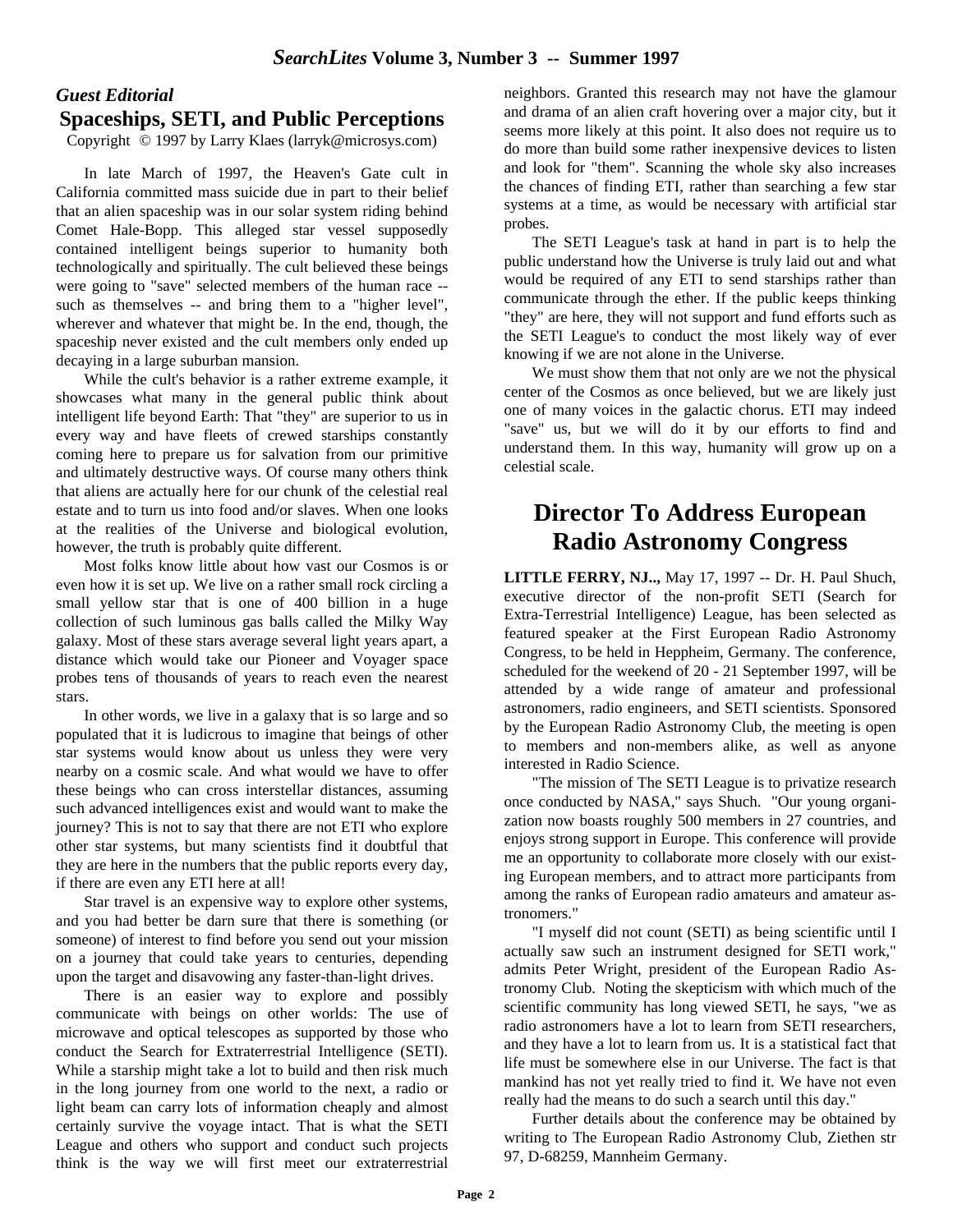### *Hardware Corner* **Receiver Options Multiply**

Most of the early stations in The SETI League's *Project Argus* search effort have incorporated Icom model 7000 or 7100 microwave receivers. These fine units were discontinued by their manufacturer a year ago and, although the successor Model 8500 is quite a suitable replacement, it is rather costly. Fortunately, several viable alternatives have emerged in recent months. They involve the use of microwave downconverters, to shift interesting microwave radio astronomy frequencies down to a lower part of the spectrum, for reception in a user's existing short-wave or VHF ham receiver.

First out of the starting gate with a stable, low-noise converter was SSB Electronic, GmbH of Germany. Their Model UEK-21 Down-Converter was developed in cooperation with Peter Wright, our own volunteer coordinator for Germany. The unit converts two MHz of spectrum centered on the 1420 MHz hydrogen line, down to a 28 - 30 MHz Intermediate Frequency. The 10 meter IF is compatible with most members' existing SSB communications receivers. The UEK-21 is priced around 400 DM. Details may be found on our Web site, at http://www.setileague.org/hardware/ssbelect.htm.

Radio Astronomy Supplies of Roswell GA, which is run by SETI League member Jeffrey Lichtman, has for some time offered its Ultra radio telescope systems. They incorporate a downconverter to shift the hydrogen line to a 70 MHz IF. Jeffrey has recently added a 70-to-28 MHz "SETI Ready" converter box to his product lineup, which, along with a suitable HF receiver, will allow the Ultra to do double duty as a SETI receiver. Prices were not yet available at this writing, but more details may be found on The SETI League's Web site at http://www.setileague.org/hardware/lichtman.htm.

And finally, a new SETI League downconverter demonstrated at our Annual Meeting in March shifts a 4 MHz segment near the hydrogen line down to the 2 meter (144 MHz) ham band. At the Southeastern VHF Conference in April, the prototype measured 49 dB of conversion gain at 1.85 dB noise figure. It shows 50 dB image rejection and better than 30 dB spurious rejection. The unit will shortly be offered commercially by Down East Microwave, in both kit and assembled form. Kits will be priced around \$130 US, with assembled, boxed and tested converters selling for \$225 US. See details at http://www.setileague.org/hardware/convertr.htm.

Unlike the wide-spectrum Icom receivers, these converters will best support a search of the narrow band of frequencies centered on the hydrogen line. Nevertheless, they provide us with an excellent starting point for doing a credible SETI search at very low cost.

### **Radio Amateur Honored by SETI League**

**LITTLE FERRY, NJ..,** March 22, 1997 -- Daniel Boyd Fox, an Indiana radio amateur (KF9ET) deeply involved in the Search for Extra-Terrestrial Intelligence, today was presented the second annual Bruno Memorial Award by The SETI League, Inc. for his significant technical contributions to the non-profit organization's *Project Argus* search for intelligent radio signals from space. Fox, who last year developed a basic radio telescope block diagram duplicated by dozens of other experimenters around the world, built one of the first amateur listening stations. On December 1, 1996, he received an interesting (though unconfirmed) candidate signal, one of the first detected in the privatized search for other intelligent life in space. His *SetiFox* computer program, which sifts through the cosmic static for artificial patterns, is widely used by project participants.

The Bruno Award honors the memory of Giordano Bruno, an Italian monk who was burned at the stake in 1600 for contemplating the existence of other inhabited planets. Recent astronomical discoveries (including the detection of planets around numerous Sun-like stars, and fossil evidence of probable micro-organisms in three different meteorite fragments) have given scientists new hope that the Universe is teeming with life. But Government support for this research has waned, leading Fox and other dedicated amateurs to continue with private funding a search once conducted by NASA.



Executive Director H. Paul Shuch (l) presents Dan Fox with the 1997 Bruno Award, at the SETI League annual meeting.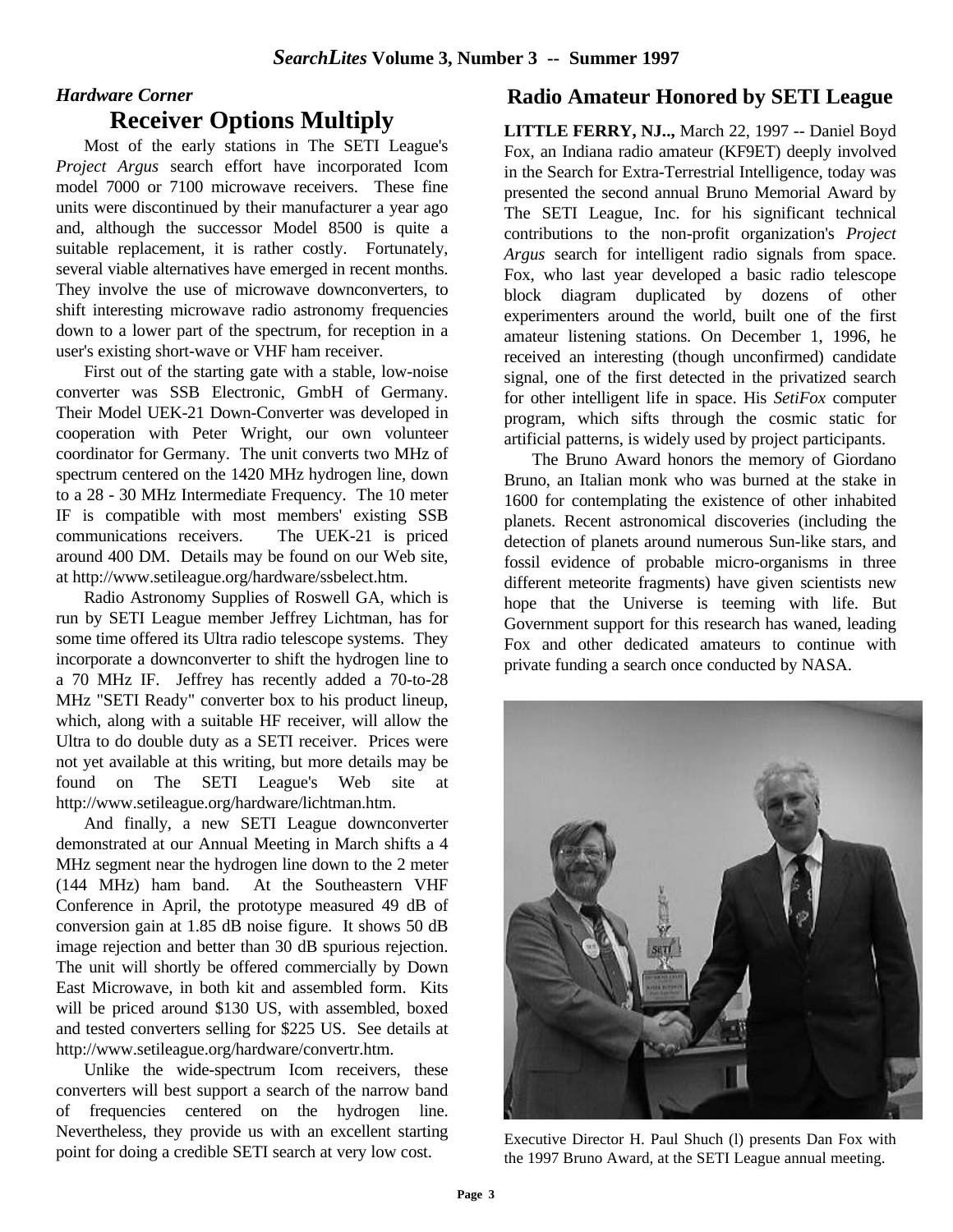#### *Ask Dr. SETI*

#### **Dear Dr. SETI:**

*I am working with multipole stripline bandpass filters and have the following questions. The 1/2 wave lines are u shaped instead of just straight.*

 *1. Is there a rule of thumb impedance to use for the 1/2 wave lines?*

 *2. How do you determine the intersect point for the 50 ohm lines when they are direct coupled to the first and last line of the filter?*

 *3. Is there a good figure to start with for spacing between filter poles? I think I have seen that if you stagger the surfaces which are adjacent to each other or increase the spacing you will decrease the bandwidth but also increase the insertion loss.*

 *4. I would like to get some good info on calculating stripline inductors and capacitors for matching inputs and outputs for transistor rf amplifiers, especially GASFET's for preamps.*

*L.M.*

#### **The Doctor Responds:**

Tough questions, LM! First off, let me say that the design of hairpin bandpass filters is somewhat iterative, because the critical specs (Zo, length, spacing and tap point) are all highly interdependent. Change one, and you have to change the others, which causes you to change the first one, which ...

The physical dimensions are a function of the desired insertion loss, skirt selectivity, and passband ripple. They are also determined by the selected filter topology (the two most popular being Tchebycheff and Butterworth, giving rise to the old EE's riddle, "What's butterworth to tchebycheff?").

Most of us use microwave CAD software to design these filters. I favor EagleWare, although EEsof (a division of Hewlett-Packard) and Super-Compact are also good. Problem is, these packages run \$5k to \$10k. ARRL Radio Designer is a stripped-down version of Compact, for \$150, but I don't think it does microstrip filters.

The real experts on hairpin filters are Rick Campbell KK7B and Jim Davey WA8NLC. They wrote the pivotal series of articles on the subject in *QST* and *QEX*, and designed the famous no-tune transverters which are now manufactured by Down East Microwave. They also wrote a bunch of papers for various microwave and VHF conference proceedings. I have these indexed on this Web site, at http://www.setileague.org/articles/proceed.htm.

The filter relationships are especially complex and, unless you have access to the appropriate design software, this may well be an area in which it makes sense to scale from an existing design.

As for GaAs FET amplifier matching, Kent Britain WA5VJB and Al Ward WB5LUA are the acknowledged experts. Look for their calls in the above-referenced Proceedings indices. Some of my own *73*, *Ham Radio*, *QST* and *QEX* articles may be useful here as well. For a complete listing of my publications, see:

**Dear Dr. SETI:**

*Do you know of any scientific investigations into Extra-Terrestrial Intelligence in a more broad scope, i.e., not limited merely to microwave surveys of space? I'm interested in scientific investigations in a broader sense, that would include such analyses as the "Mars rocks."*

*B.C.*

#### **The Doctor Responds:**

At present, I know of no funded broad SETI studies. (For that matter, the microwave surveys aren't presently being funded either!) But certainly those of us even in "traditional SETI" are very interested in the related studies involving fossil evidence, planetary detections, etc. SETI is, after all, a highly interdisciplinary science. If we in The SETI League appear to be emphasizing microwave radio astronomy, it's only because it's what we're trained for and know best. But we certainly welcome and respect scientific studies into all related phenomena.

*Send your questions to Ask Dr. SETI, PO Box 555, Little Ferry NJ 07643, or email your questions to askdrseti@setileague.org. Remember, he's not a real doctor (rather, he's the kind who actually has to work for a living!). For health questions, consult a competent medical professional.*

#### **SETI League Welcomes 500th Member**

**LITTLE FERRY, NJ..,** May 24, 1997 -- Wayne Thresher, a dairy industry worker and part-time farmer in Ashhurst, New Zealand, has become the 500th member of the non-profit SETI (Search for Extra-Terrestrial Intelligence) League. Thresher, who has been building his own radio telescope for two years, heads the quaintly named Pohangina Valley Radio Astronomy and Barbeque Club. "Its fun to think about life on other worlds," says Thresher. "Mars and Europa are making the news these days. Moreover, planets orbiting distant stars have recently been discovered. Some of those planets might be home to living things. Perhaps some are intelligent. Perhaps some even know more than we do. I think class is in session and we're all a bit tardy! At the very least we can listen for the ringing of the school bell, however faint and distant. By building a SETI telescope in the southern hemisphere we'll improve our chances of a 'hit'. Admittedly the odds are long and the task is immense."

So why try? "Sometimes a difficult endeavour is its own reward. 'Because it's there' was reason enough for Hillary. First to beat Everest, first to split the atom, oh, and in case you haven't noticed, the America's cup has been spending time south of the border lately. Perhaps a Kiwi will be first to 'hear' that distant bell. I challenge you northerners to prove me wrong. The league is the means for everyone to participate in this most noble effort. The worst thing wouldn't be that we failed. The worst thing would be that we didn't try. And when we succeed no one of us will ever look up into the sky and see it quite the same way again."

http://www.setileague.org/admin/publicat.htm.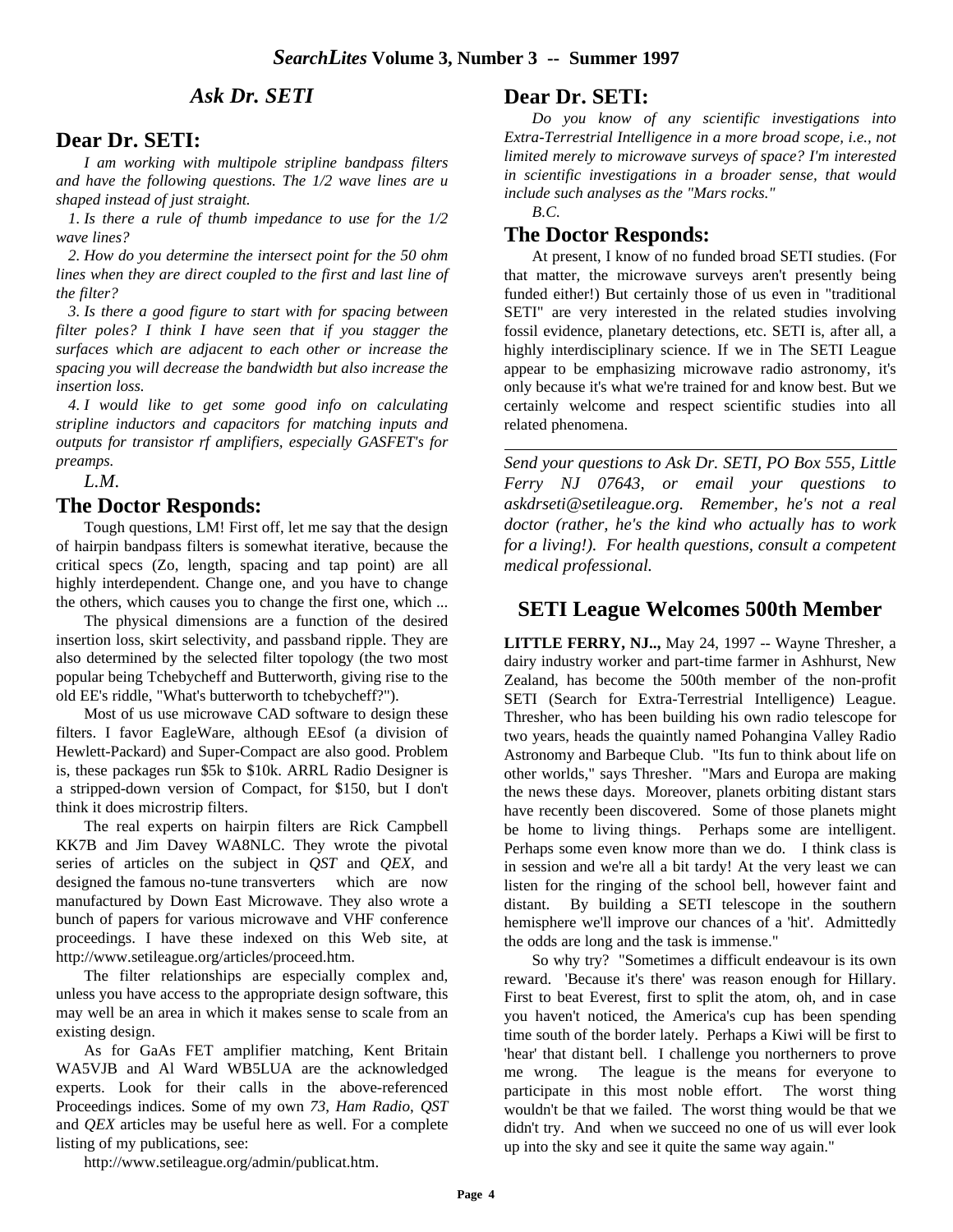### *Technical Feature:* **Detection of the Mars Global Surveyor Satellite Beacon by Mike Cook, AF9Y**

In late November of 1996, many hams and amateur SETI stations around the world participated in a NASA experiment to detect a beacon signal from the Mars Global Surveyor (MGS) satellite. The beacon was a 1 watt carrier which was activated when MGS was 5+ Million km from the Earth. This experiment was a unique opportunity to test the limit of an amateur receiving system. Key factors were:

1. A very stable, continuous carrier signal similar to the type of signal expected from SETI.

2. A known receive signal level which spanned the range of -187 dBm to -217 dBm.

3. Signal Doppler from Earth and the Spacecraft motion.

4. Requirement for Low-Noise Preamp

5. Requirement for high gain antenna system with accurate Az/El tracking.

6. Requirement for accurate frequency measurement and stability at 437.1 Mhz

7. Requirement for high performance signal processing software.



# **Web Awards Accumulate**

The SETI League continues to maintain a high profile on the World Wide Web, with our award winning home page. Recent honors include the following accolades:

*Omni Cool Science Winner Lynx of the Week '10' Magellan Three Star Site Lycos Top 5% of the Web Geek Site of the Day Astrobiology Stellar Site Geek of the Week SpaceViews Space Site of the Week*

If you haven't visited our site recently, you're in for some surprises. Set your browser to http://www.setileague.org/.

My attempt to detect the signal was with an antenna system much smaller than the average SETI station. The receiving system consisted of:

1. Two low-cost (\$30) 5 foot Helix antennas with a total gain of 16.4 dBic

- 2 .< 0.5 dB Noise Figure Receive System
- 3. FFTDSP signal processing program (available at http://www.webcom.com/af9y)

The FFTDSP program was operated in a 16x integration mode which provided a lower receiver detection limit of approximately -176 dBm. This integration level allowed detection of Doppler rate change for verification of the extraterrestrial signal. With the antenna gain of 16 dB, the MGS signal was expected to be -171 dBm at the peak level.

The signal was detected immediately at beacon turn-on and was tracked for over an hour. The expected 6 dB of margin was verified as the signal dropped from -187 dBm to -193 dBm before the trace disappeared from the FFTDSP display. More spectrograms and a correlation to NASA's antenna gain plot can be seen on my web site at http://www.webcom.com/af9y. Pictures of the helix antennas and testing techniques are also available.

Detection of the MGS carrier was a great thrill and ranks up there with my first Moonbounce (EME) ham contact. An even greater challenge lies ahead for detection of MGS while in orbit around Mars. At that time the signal will be 25 dB weaker. In addition, there will be three forms of Doppler to deal with in the signal processing. While this would be a very difficult challenge, I believe it may be possible for the larger amateur SETI stations. As a group, we need to participate in more tests like this to assure that the receiving capability is at the level we expect.

*The author may be reached at mwcook@cris.com.*

# **Meeting Minutes Online**

Official minutes of The SETI League's third annual Membership Meeting are now posted to the World Wide Web, at http://www.setileague.org/admin/minute97.htm. Our members and friends are invited to avail themselves of this most efficient communications medium. Any member lacking Web access may still obtain a printed copy of the minutes by writing to PO Box 555, Little Ferry NJ 07643. A stamped, self-addressed envelope will be greatly appreciated.